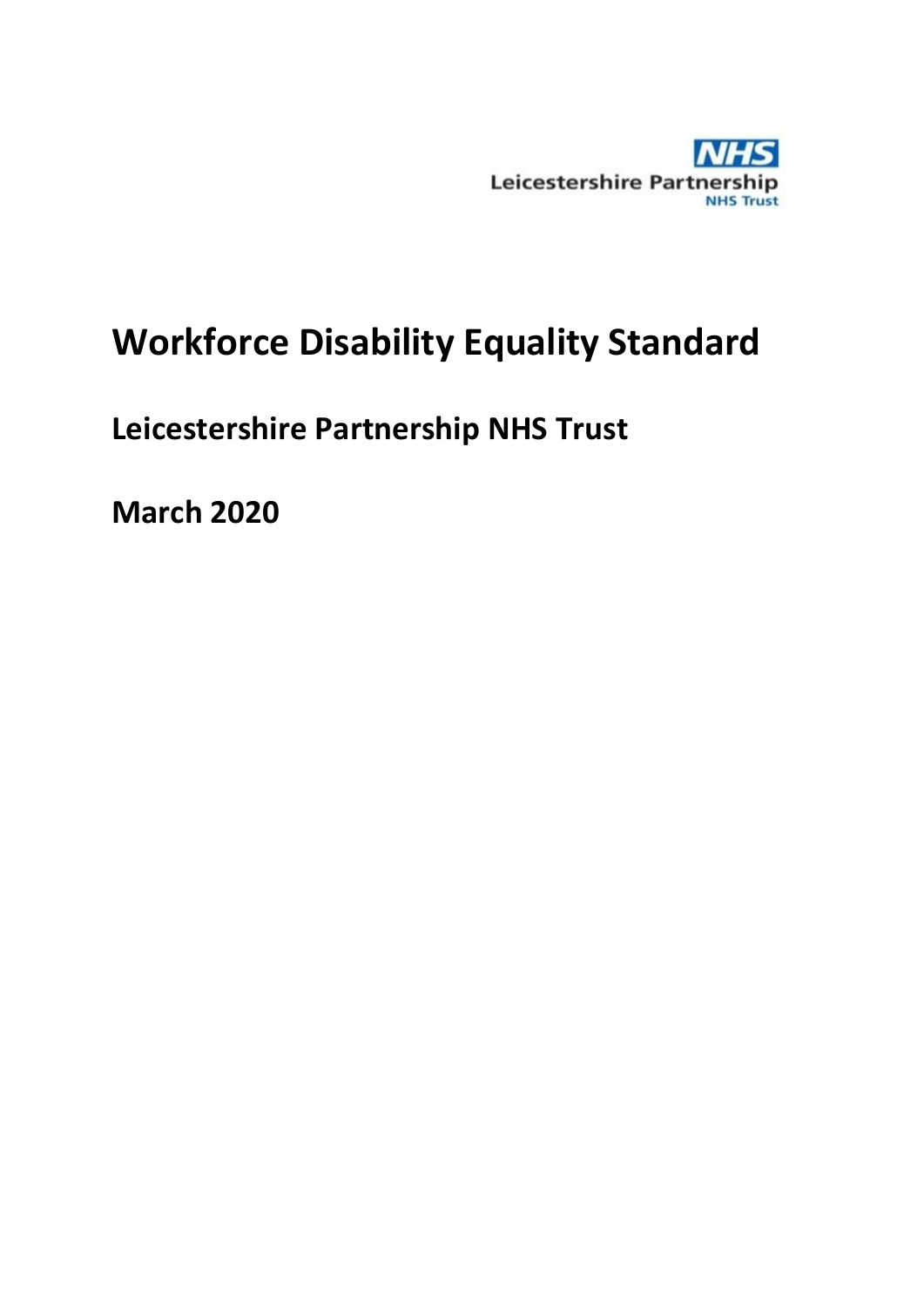## **Introduction to the Workforce Disability Equality Standard**

In response to findings that indicate Disabled staff have a less favourable experience of working for the NHS than their non-disabled colleagues, NHS England have initiated a Workforce Disability Equality Standard (WDES). The WDES was mandated through the NHS standard contract from 2018/19.

The WDES comprises ten specific metrics to compare the profile and experiences of Disabled and non-disabled staff within an NHS organisation. The purpose of the metrics is to inform a local action plan that will target specific areas within a given organisation where the treatment or experience of Disabled staff is poor. The WDES metrics will also enable the organisation to demonstrate progress in areas where the treatment of Disabled staff needs to improve; and facilitate challenge where progress is not being made.

NHS Trusts are required to submit WDES data centrally, to NHS England, by the end of August. An action plan and the metrics must be ratified by the Trust's Board and must be published on the Trust's website by the end of October.

Throughout this report, headcounts of Disabled and non-disabled staff members are given, analysed by various workforce domains as per the specification of the WDES. Where the headcount for a group (disabled or non-disabled) is small enough to pose a risk of re-identification for individual staff members, the figure has been redacted (alongside any other figures that would allow the initially redacted figure to be deduced). Redacted numbers are denoted by an "R". The anonymisation process follows guidance issued by the Information Commissioner's Office.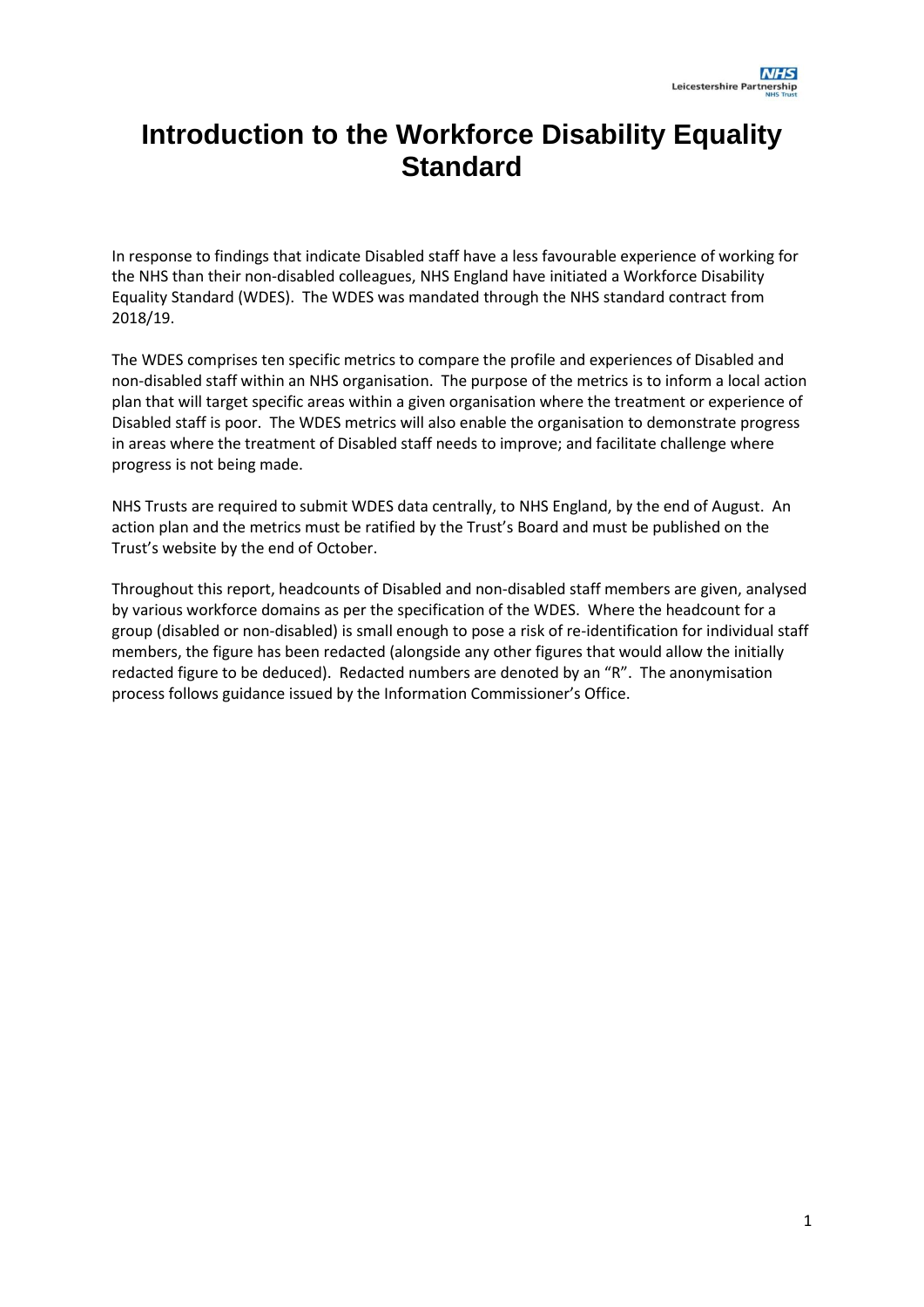## **The WDES metrics**

## **Metric 1. Pay Bands**

#### **Description of metric 1:**

 Percentage of Disabled staff in Agenda for Change pay bands, calculated separately for nonclinical and for clinical staff, medical and dental subgroups and Very Senior Managers (including Executive Board members) compared with the percentage of staff in the overall workforce.

#### **Narrative for metric 1:**

- At March 2020, Disabled staff made up 5.8% of Leicestershire Partnership NHS Trust's (LPT) substantive workforce of known disability status (247/4245); however, disability status was not known for 20.3% of the substantive workforce (1084/5329).
- By comparison, in LPT's 2019 Staff Survey 23.3% of staff who gave their disability status identified as disabled (553/2373), with just 2.0% of respondents withholding the information (49/2422). Thus, data held in the Electronic Staff Record may underestimate the percentage of disabled staff in the organisation, potentially by a factor of 4. Notably, the NHS Staff Survey collects equality monitoring information anonymously. By contrast, whilst equality monitoring information held in the Electronic Staff Record is held confidentially, this information is linked to the individual's record in an identifiable manner.
- Amongst staff of known disability status, Disabled staff had the highest levels of representation at non-clinical pay bands 5 to 7 (7.5%, 22/293), whilst Disabled staff had the lowest levels of representation at non-clinical pay bands 8a to 8b (R%, R/70), at clinical pay bands 8c and above (R%, R/R), and amongst Career Grade Medics (R%, R/15). Please refer to [Table 1.](#page-3-0)
- However, the percentages of staff of unknown disability status tended to be highest in the pay bands where the representation of Disabled staff was lowest. For instance, at nonclinical pay bands 8a to 8b disability status was not known for 32.0% of staff (33/103) and at clinical pay bands 8c and above disability status was not known for 60.0% of staff (12/20).
- Almost all substantive staff for whom there was no information on disability status selected the "prefer not to say" option in the Electronic Staff Record (99.6%, 1080/1084), rather than the record being blank. Before reliable inferences can be drawn about the disability profile of staff based on information held in the Electronic Staff Record, there is a need to address the incompleteness of this equality monitoring information.
- The incompleteness of equality monitoring information on disability has decreased year-onyear from 45.0% at March 2012 to 21.8% at March 2019 and 20.3% at March 2020, but remains too high nonetheless.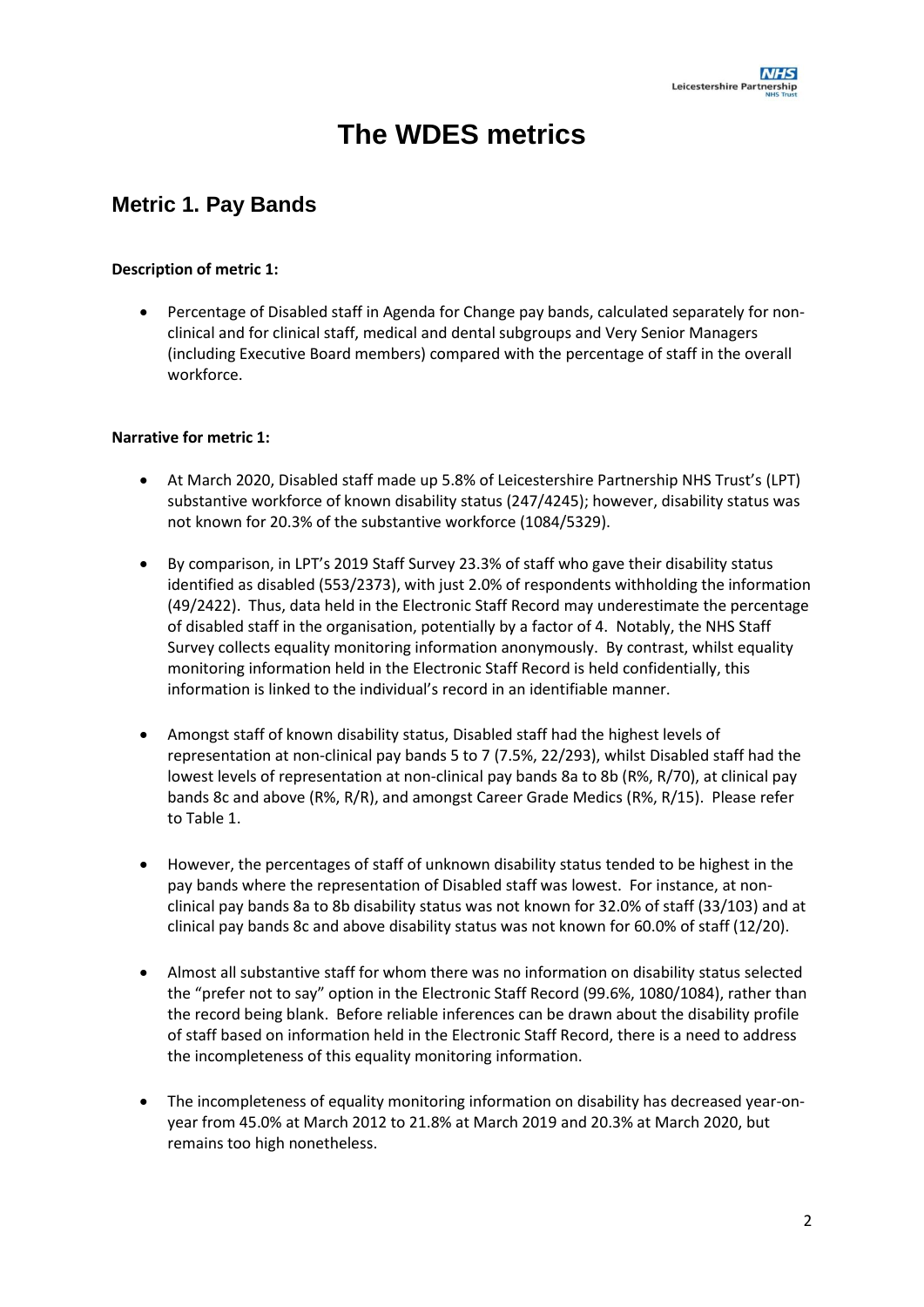#### <span id="page-3-0"></span>**Table 1: Metric 1: The disability profile of substantive staff at Leicestershire Partnership NHS Trust, by pay band cluster, at March 2019 and March 2020 (staff of known disability status)**

Table in 5 columns by 13 rows (including header row)

| <b>Pay Band Cluster</b>                      | Percentage        | Percentage        | <b>Number</b>         | <b>Number</b>         |
|----------------------------------------------|-------------------|-------------------|-----------------------|-----------------------|
|                                              | <b>Disabled</b>   | <b>Disabled</b>   | <b>Disabled March</b> | <b>Disabled March</b> |
|                                              | <b>March 2019</b> | <b>March 2020</b> | 2019                  | 2020                  |
| <b>Substantive Staff Overall</b>             | 5.4%              | 5.8%              | 226 out of 4151       | 247 out of 4245       |
| Non clinical Cluster 1, Bands 1 - 4          | 6.3%              | 6.5%              | 41 out of 650         | 40 out of 620         |
| Non clinical Cluster 2, Band 5 - 7           | 7.8%              | 7.5%              | 23 out of 293         | 22 out of 293         |
| Non clinical Cluster 3, Bands 8a - 8b        | R%                | $R\%$             | R out of 67           | R out of 70           |
| Non clinical Cluster 4, Bands 8c - 9 and VSM | R%                | R%                | R out of 29           | R out of 25           |
| Clinical Cluster 1, Bands 1 - 4              | 4.2%              | 5.2%              | 41 out of 971         | 55 out of 1059        |
| Clinical Cluster 2, Band 5 - 7               | 5.7%              | 6.1%              | 106 out of 1875       | 114 out of 1877       |
| Clinical Cluster 3, Bands 8a - 8b            | R%                | R%                | R out of 137          | <b>R</b> out of 157   |
| Clinical Cluster 4, Bands 8c - 9 and VSM     | R%                | R%                | R out of R            | R out of R            |
| Clinical Cluster 5, Medical Consultants      | R%                | $R\%$             | R out of 50           | R out of 58           |
| Clinical Cluster 6, Medical Non-Consultants  | R%                | R%                | R out of 18           | R out of 15           |
| Clinical Cluster 7, Medical Trainee Grades   | R%                | R%                | R out of 56           | R out of 63           |

Key to colour coding in table:

● Disabled staff overrepresented, O Disabled staff proportionately represented, ● Disabled staff underrepresented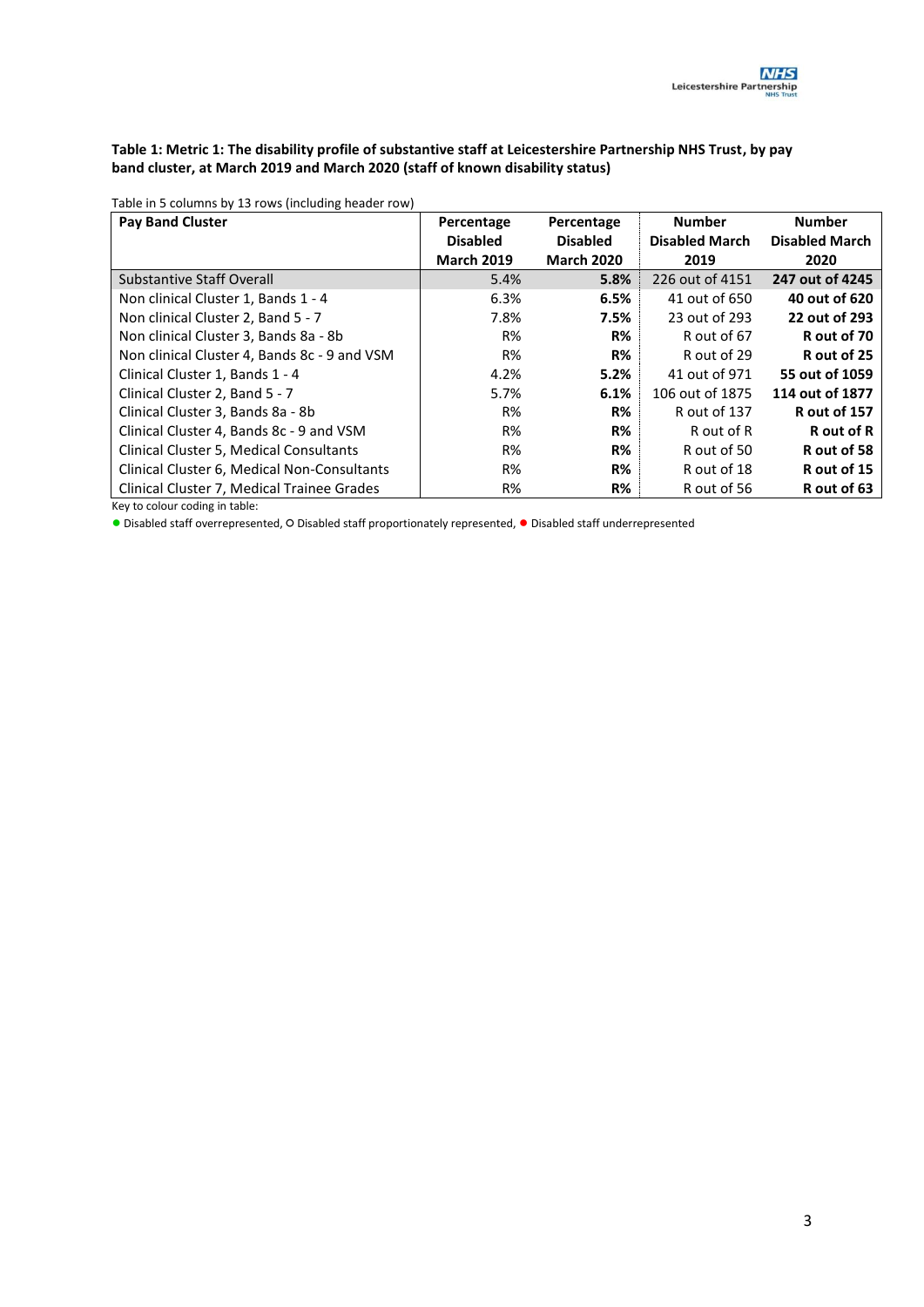## **Metric 2. Recruitment**

#### **Description of metric 2:**

 Relative likelihood of non-disabled staff compared to Disabled staff being appointed from shortlisting across all posts. The percentage of non-disabled staff appointed from shortlisting divided by the percentage of Disabled staff appointed from shortlisting.

#### **Narrative for metric 2:**

- In 2019/20 non-disabled people and Disabled people were similarly likely to be appointed from amongst those shortlisted (non-disabled people were 1.39 times as likely as Disabled people to be appointed from shortlisting).
- This is similar to the position observed in 2018/19 (non-disabled people were 1.40 times as likely as Disabled people to be appointed from shortlisting). Please refer to [Table 2.](#page-4-0)

#### <span id="page-4-0"></span>**Table 2: Metric 2: The relative likelihood of non-disabled people and Disabled people being appointed from amongst those shortlisted at Leicestershire Partnership NHS Trust during 2017/18 and 2018/19**

Table in 3 columns by 6 rows (including header row)

| Recruitment                                                                  | 2018/19         | 2019/20         |
|------------------------------------------------------------------------------|-----------------|-----------------|
| Relative likelihood of appointment from shortlisting (non-disabled/Disabled) | 1.40            | 1.39            |
| Percentage of non-disabled people appointed from shortlisting                | 8.0%            | 11.2%           |
| Percentage of Disabled people appointed from shortlisting                    | 5.7%            | 8.1%            |
| Number of non-disabled people appointed from shortlisting                    | 477 out of 5952 | 504 out of 4493 |
| Number of Disabled people appointed from shortlisting                        | 24 out of 419   | 30 out of 371   |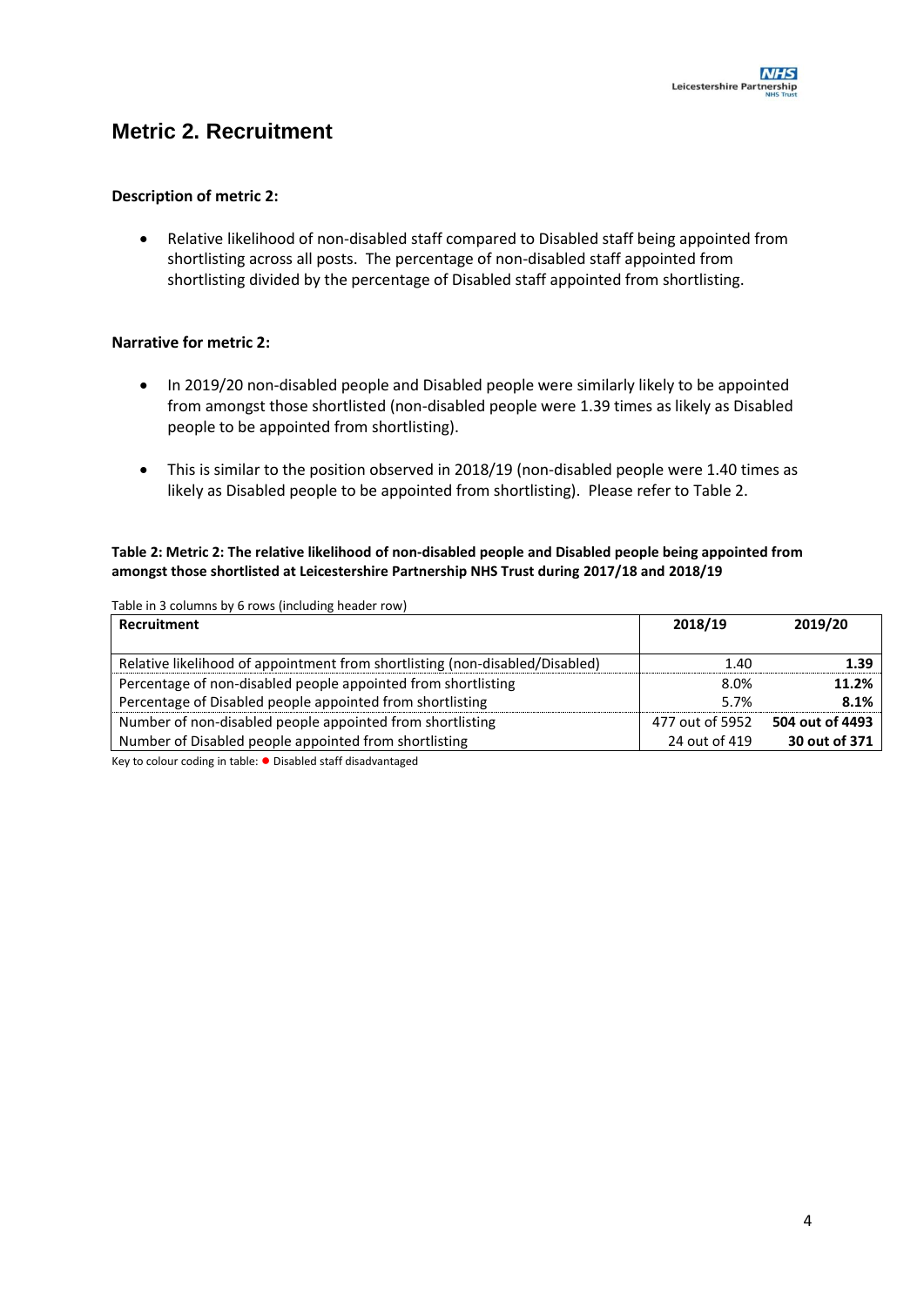## **Metric 3. Formal capability process**

#### **Description of metric 3:**

 Relative likelihood of Disabled staff compared to non-disabled staff entering the formal capability process, as measured by entry into the formal capability procedure. The percentage of Disabled staff entering the formal capability process divided by the percentage of non-disabled staff entering the capability process.

#### **Narrative for metric 3:**

- In the two-year window 2018/19 to 2019/20, Disabled staff were 6.22 times more likely than non-disabled staff to enter formal capability proceedings.
- This represents a deterioration of the position observed in the two-year window 2017/18 to 2018/19, when Disabled staff were 2.48 times as likely as non-disabled staff to enter formal capability proceedings. Please refer to [Table 3.](#page-5-0)

#### <span id="page-5-0"></span>**Table 3: Metric 3: The relative likelihood of Disabled staff and non-disabled staff entering the formal capability process at Leicestershire Partnership NHS Trust during the two-year window 2017/18 to 2018/19**

| Table in 3 columns by 6 rows (including header row)                                   |                       |                       |
|---------------------------------------------------------------------------------------|-----------------------|-----------------------|
| <b>Formal capability process</b>                                                      | 2017/18 to<br>2018/19 | 2018/19 to<br>2019/20 |
| Relative likelihood of entering the formal capability process (Disabled/non-disabled) | 2.48                  | 6.22                  |
| Percentage of Disabled staff entering the formal capability process                   | R%                    | R%                    |
| Percentage of non-disabled staff entering the formal capability process               | R%                    | R%                    |
| Number of Disabled staff entering the formal capability process                       | R out of 226          | R out of 247          |
| Number of non-disabled staff entering the formal capability process                   | R out of 3925         | <b>Rout of 3998</b>   |
|                                                                                       |                       |                       |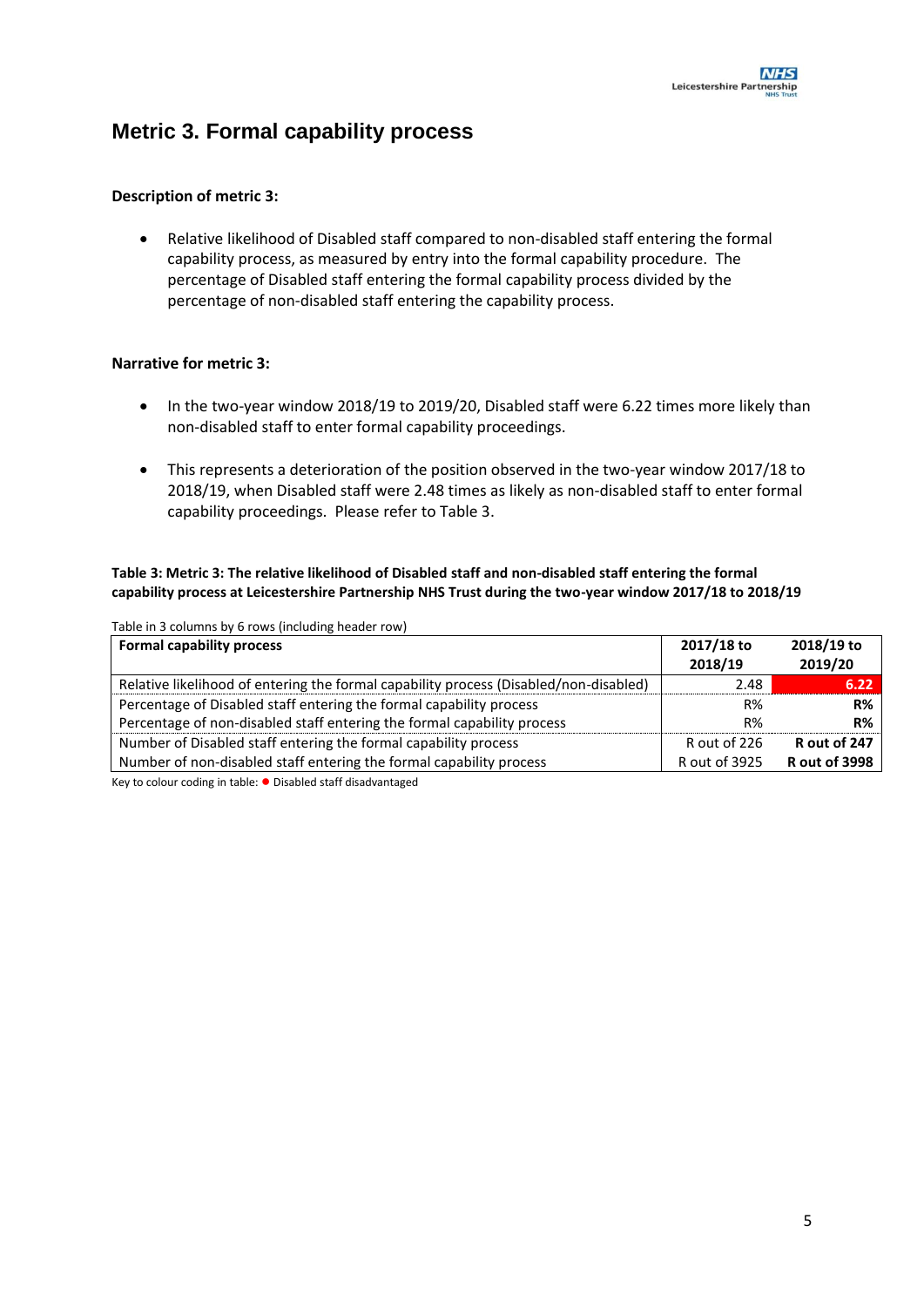## **Metric 4. Harassment, bullying or abuse**

#### **Description of metric 4:**

- 4 a) Percentage of Disabled staff compared to non-disabled staff experiencing harassment, bullying or abuse from:
	- o i) Patients/Service users, their relatives or other members of the public,
	- o ii) Managers,
	- o iii) Other colleagues
- 4 b) Percentage of Disabled staff compared to non-disabled staff saying that the last time they experienced harassment, bullying or abuse at work, they or a colleague reported it.

#### **Narrative for metric 4a, parts i, ii, and iii:**

- In 2019, Disabled staff were more likely than non-disabled staff to suffer harassment, bullying or abuse from patients / service users, their relatives or other members of the public (30.1%, 165/548 Disabled staff and 20.9%, 376/1803 non-disabled staff); a similar position to that seen in 2018 (32.5%, 181/557 Disabled staff and 21.0%, 411/1957 nondisabled staff). Please refer t[o Table 4.](#page-6-0)
- In 2019, Disabled staff were more likely than non-disabled staff to suffer harassment, bullying or abuse from managers (20.5%, 111/542 Disabled staff and 8.1%, 145/1801 nondisabled staff); a deterioration of the position seen in 2018 for Disabled staff (15.9%, 88/554 Disabled staff and 7.6%, 148/1952 Non-disabled staff). Please refer to [Table 5.](#page-7-0)
- In 2019, Disabled staff were more likely than non-disabled staff to suffer harassment, bullying or abuse from other colleagues (23.6%, 126/534 Disabled staff and 13.5%, 238/1766 non-disabled staff); a similar position to that seen in 2018 (21.0%, 115/548 Disabled staff and 12.5%, 242/1934 non-disabled staff). Please refer to [Table 6.](#page-7-1)

<span id="page-6-0"></span>**Table 4: Metric 4a i: The percentages of Disabled staff and non-disabled staff who experienced harassment, bullying or abuse from patients / service users, their relatives or other members of the public, Staff Survey 2018 and Staff Survey 2019**

| Table in 3 columns by 5 rows (including header row)                |                 |                 |
|--------------------------------------------------------------------|-----------------|-----------------|
| Harassment, bullying or abuse from patients / service users, their | 2018            | 2019            |
| relatives or the public                                            |                 |                 |
| Percentage Disabled staff                                          | 32.5%           | 30.1%           |
| Percentage non-disabled staff                                      | 21.0%           | 20.9%           |
| Number Disabled staff                                              | 181 out of 557  | 165 out of 548  |
| Number non-disabled staff                                          | 411 out of 1957 | 376 out of 1803 |

Table in 3 columns by 5 rows (including header row)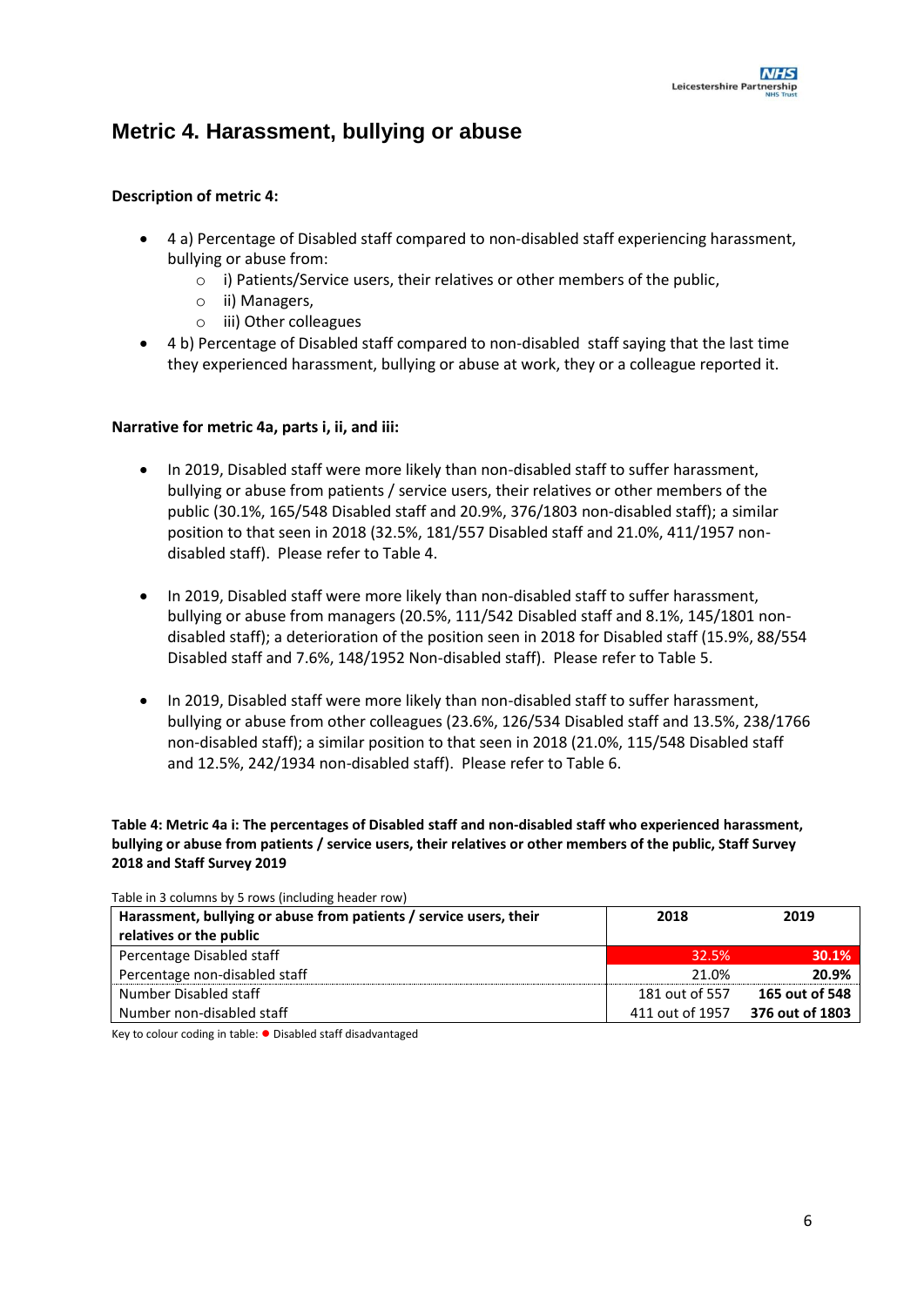#### <span id="page-7-0"></span>**Table 5: Metric 4a ii: The percentages of Disabled staff and non-disabled staff who experienced harassment, bullying or abuse from managers, Staff Survey 2018 and Staff Survey 2019**

| Table in 3 columns by 5 rows (including header row) |                 |                 |  |
|-----------------------------------------------------|-----------------|-----------------|--|
| Harassment, bullying or abuse from managers         | 2018            | 2019            |  |
|                                                     |                 |                 |  |
| Percentage Disabled staff                           | 15.9%           | 20.5%           |  |
| Percentage non-disabled staff                       | 7.6%            | 8.1%            |  |
| Number Disabled staff                               | 88 out of 554   | 111 out of 542  |  |
| Number non-disabled staff                           | 149 out of 1952 | 145 out of 1801 |  |

Key to colour coding in table: ● Disabled staff disadvantaged

#### <span id="page-7-1"></span>**Table 6: Metric 4a iii: The percentages of Disabled staff and non-disabled staff who experienced harassment, bullying or abuse from other colleagues, Staff Survey 2018 and Staff Survey 2019**

| Harassment, bullying or abuse from other colleagues | 2018            | 2019            |
|-----------------------------------------------------|-----------------|-----------------|
|                                                     |                 |                 |
| Percentage Disabled staff                           | 21.0%           | 23.6%           |
| Percentage non-disabled staff                       | 12.5%           | 13.5%           |
| Number Disabled staff                               | 115 out of 548  | 126 out of 534  |
| Number non-disabled staff                           | 242 out of 1934 | 238 out of 1766 |

Key to colour coding in table: ● Disabled staff disadvantaged

#### **Narrative for metric 4b:**

• In 2019, Disabled staff and non-disabled staff were similarly likely to say they, or a colleague, reported their last incident of harassment, bullying or abuse (50.2%, 119/237 Disabled staff and 56.6%, 282/498 non-disabled staff); a similar position to that seen in 2018 (54.4%, 118/217 Disabled staff and 57.6%, 260/451 non-disabled staff). Please refer to [Table 7.](#page-7-2)

<span id="page-7-2"></span>**Table 7: Metric 4b. The percentages of Disabled staff and non-disabled staff who say they, or a colleague, reported their last incident of harassment, bullying or abuse, Staff Survey 2018 and Staff Survey 2019**

| Table in 3 columns by 5 rows (including header row) |                |                |
|-----------------------------------------------------|----------------|----------------|
| Reporting harassment, bullying or abuse             | 2018           | 2019           |
| Percentage Disabled staff                           | 54.4%          | 50.2%          |
| Percentage non-disabled staff                       | 57.6%          | 56.6%          |
| Number Disabled staff                               | 118 out of 217 | 119 out of 237 |
| Number non-disabled staff                           | 260 out of 451 | 282 out of 498 |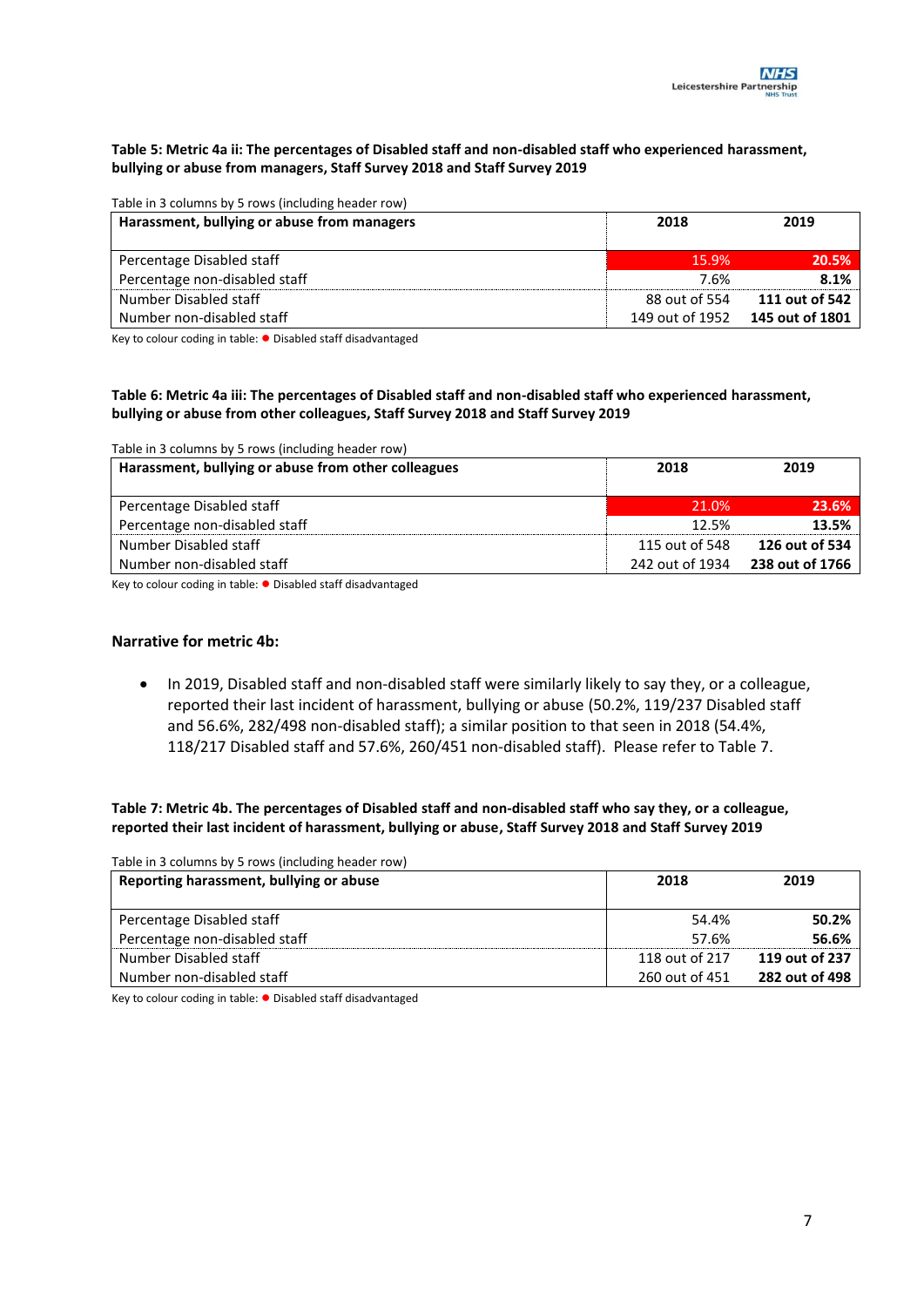### **Metric 5. Equal opportunities for career progression or promotion**

#### **Description of metric 5:**

 Percentage of Disabled staff compared to non-disabled staff believing that the Trust provides equal opportunities for career progression or promotion.

#### **Narrative for metric 5:**

• In 2019, Disabled staff were less likely than non-disabled staff to feel that the organisation provides equal opportunities for career progression or promotion (77.0%, 291/378 Disabled staff and 86.3%, 1056/1223 non-disabled staff); a deterioration of the position seen in 2018 for non-disabled staff (81.8%, 320/391 Disabled staff and 89.3%, 1248/1397 non-disabled staff). Please refer t[o Table 8.](#page-8-0)

#### <span id="page-8-0"></span>**Table 8: Metric 5. The percentages of Disabled staff and non-disabled staff who felt that the organisation provides equal opportunities for career progression or promotion, Staff Survey 2018 and Staff Survey 2019**

| Table in 3 columns by 5 rows (including header row)     |                  |                  |  |
|---------------------------------------------------------|------------------|------------------|--|
| Equal opportunities for career progression or promotion | 2018             | 2019             |  |
|                                                         |                  |                  |  |
| Percentage Disabled staff                               | 81.8%            | 77.0%            |  |
| Percentage non-disabled staff                           | 89.3%            | 86.3%            |  |
| Number Disabled staff                                   | 320 out of 391   | 291 out of 378   |  |
| Number non-disabled staff                               | 1248 out of 1397 | 1056 out of 1223 |  |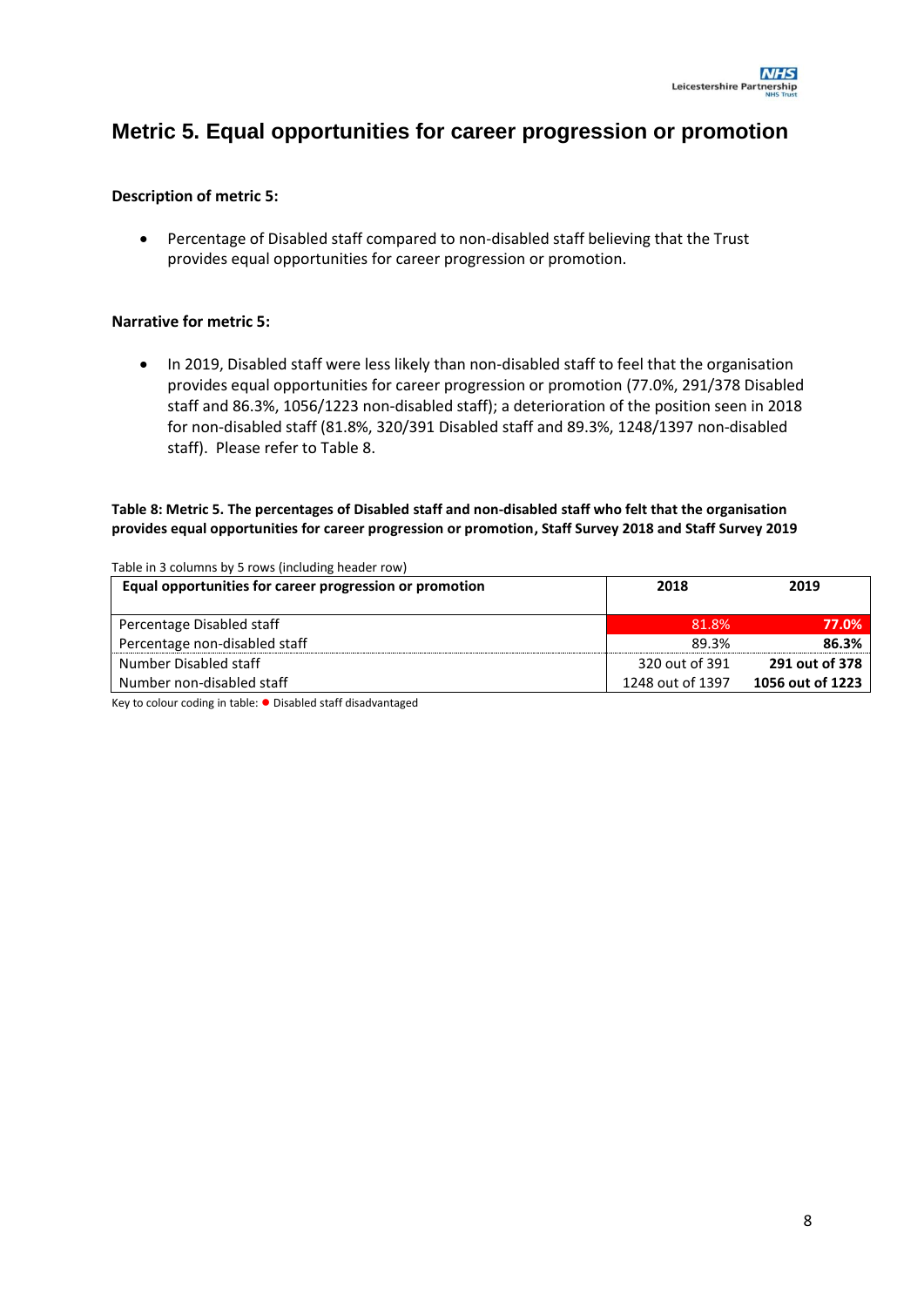## **Metric 6. Pressure from a manager to come to work, despite not feeling well enough**

#### **Description of metric 6:**

 Percentage of Disabled staff compared to non-disabled staff saying that they have felt pressure from their manager to come to work, despite not feeling well enough to perform their duties.

#### **Narrative for metric 6:**

 In 2019, Disabled staff were more likely than non-disabled staff to have felt pressure from their manager to come to work, despite not feeling well enough to perform their duties (26.2%, 101/386 Disabled staff and 17.9%, 161/900 non-disabled staff); a similar position to that seen in 2018 (27.8%, 110/395 Disabled staff and 16.7%, 159/952 non-disabled staff). Please refer t[o Table 9.](#page-9-0)

<span id="page-9-0"></span>**Table 9: Metric 6. The percentages of Disabled staff and non-disabled staff who have felt pressure from their manager to come to work, despite not feeling well enough to perform their duties, Staff Survey 2018 and Staff Survey 2019**

| Table in 3 columns by 5 rows (including header row)               |                |                |
|-------------------------------------------------------------------|----------------|----------------|
| Pressure from a manager to come to work, despite not feeling well | 2018           | 2019           |
| enough                                                            |                |                |
| Percentage Disabled staff                                         | 27.8%          | 26.2%          |
| Percentage non-disabled staff                                     | 16.7%          | 17.9%          |
| Number Disabled staff                                             | 110 out of 395 | 101 out of 386 |
| Number non-disabled staff                                         | 159 out of 952 | 161 out of 900 |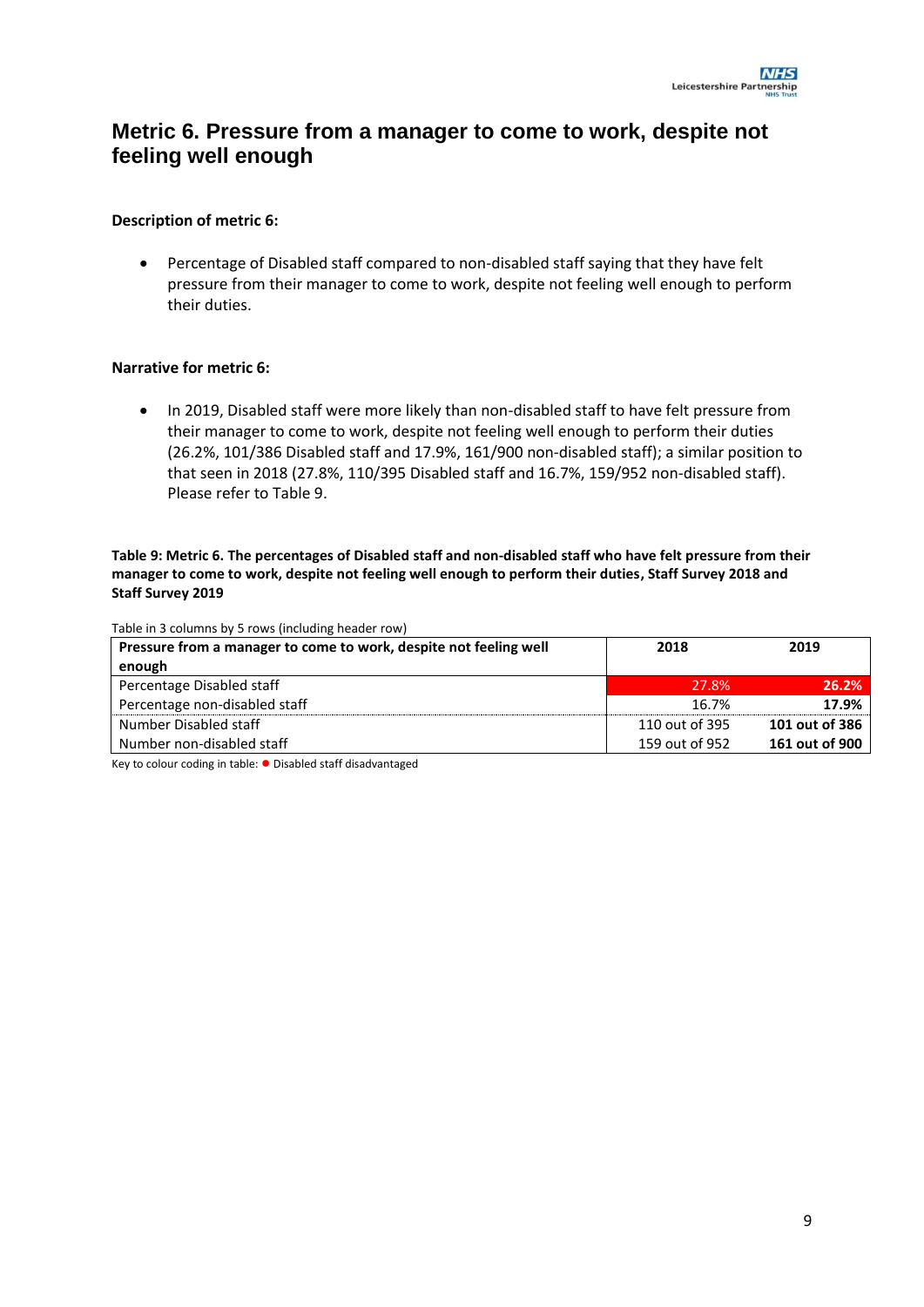## **Metric 7. Satisfaction with the extent to which the organisation values work**

#### **Description of metric 7:**

 Percentage of Disabled staff compared to non-disabled staff saying that they are satisfied with the extent to which their organisation values their work.

#### **Narrative for metric 7:**

 In 2019, Disabled staff were less likely than non-disabled staff to be satisfied with the extent to which the organisation valued their work (37.8%, 207/547 Disabled staff and 47.4%, 853/1801 non-disabled staff); a deterioration of the position seen in 2018 for non-disabled staff (41.8%, 233/558 Disabled staff and 52.5%, 1027/1957 non-disabled staff). Please refer to [Table 10.](#page-10-0)

#### <span id="page-10-0"></span>**Table 10: Metric 7. The percentages of Disabled staff and non-disabled staff who were satisfied with the extent to which the organisation valued their work, Staff Survey 2018 and Staff Survey 2019**

| Table in 3 columns by 5 rows (including header row)                |                  |                 |  |
|--------------------------------------------------------------------|------------------|-----------------|--|
| Satisfaction with the extent to which the organisation values work | 2018             | 2019            |  |
|                                                                    |                  |                 |  |
| Percentage Disabled staff                                          | 41.8%            | 37.8%           |  |
| Percentage non-disabled staff                                      | 52.5%            | 47.4%           |  |
| Number Disabled staff                                              | 233 out of 558   | 207 out of 547  |  |
| Number non-disabled staff                                          | 1027 out of 1957 | 853 out of 1801 |  |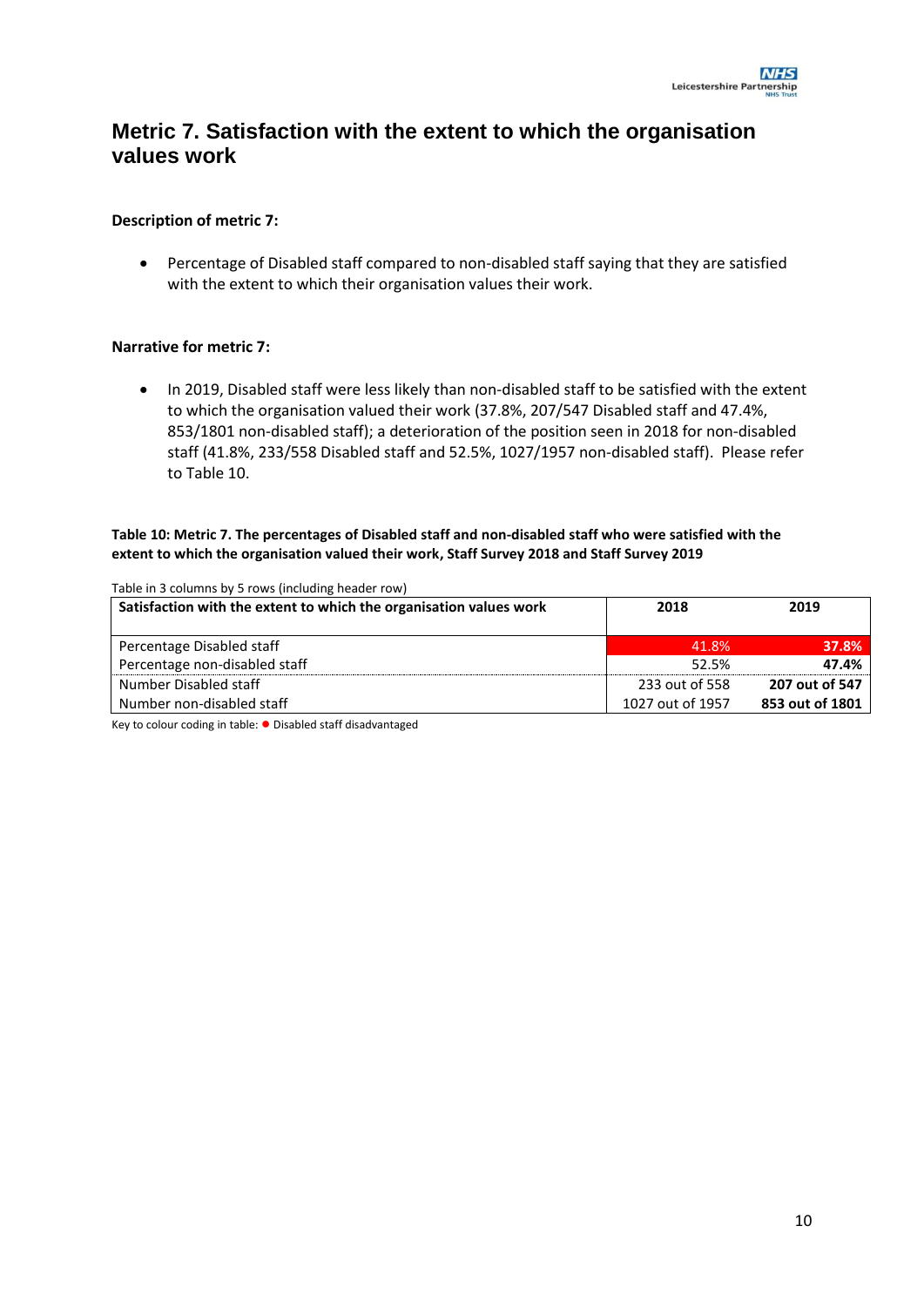## **Metric 8. Adequate adjustments**

#### **Description of metric 8:**

 Percentage of Disabled staff saying that their employer has made adequate adjustment(s) to enable them to carry out their work.

#### **Narrative for metric 8:**

• In 2019, Amongst Disabled staff at LPT, 80.3% (281/350) reported that their employer had made adequate adjustments to enable them to carry out their work – higher than the national average of 73.8% (44809/60699); a similar position to that seen in 2018 (78.6%, 257/327 Disabled staff at LPT and 72.9%, 34684/47531 Disabled staff nationally). Please refer t[o Table 11.](#page-11-0)

#### <span id="page-11-0"></span>**Table 11: Metric 8. The percentages of Disabled staff reporting that their employer has made adequate adjustment(s) to enable them to carry out their work, Staff Survey 2018**

Table in 3 columns by 5 rows (including header row)

| Adequate adjustments                 | 2018               | 2019               |
|--------------------------------------|--------------------|--------------------|
|                                      |                    |                    |
| Percentage Disabled staff at LPT     | 78.6%              | 80.3%              |
| Percentage Disabled staff nationally | 73.0%              | 73.8%              |
| Number Disabled staff at LPT         | 257 out of 327     | 281 out of 350     |
| Number Disabled staff nationally     | 34684 out of 47531 | 44809 out of 60699 |

Key to colour coding in table: ● Disabled staff at LPT at an advantage compared to Disabled staff nationally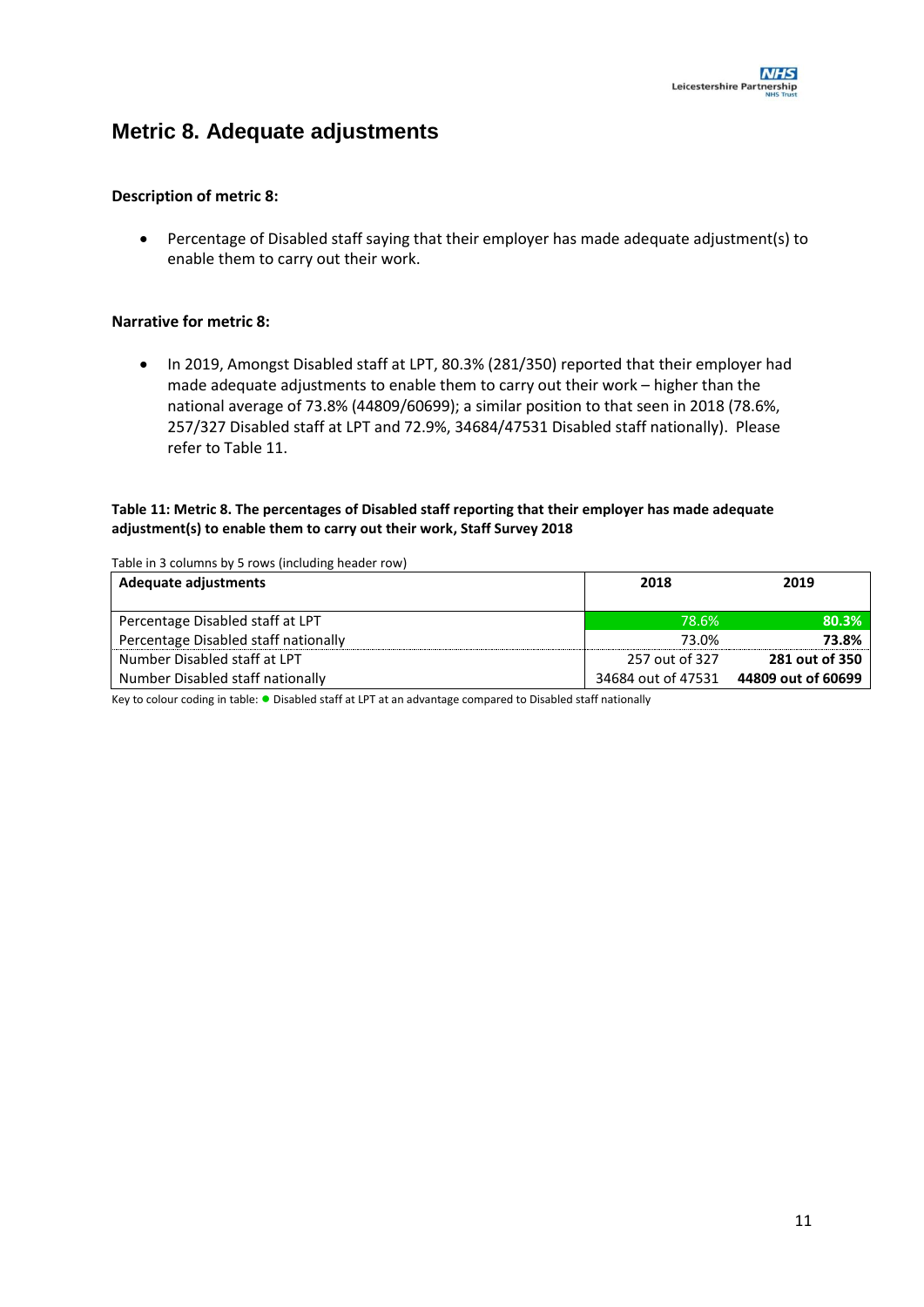## **Metric 9. Staff engagement and facilitating the voices of Disabled staff**

#### **Description of metric 9:**

 9 a) The staff engagement score for Disabled staff, compared to non-disabled staff and the overall engagement score for the organisation

A note on interpreting the staff survey engagement score: The engagement score is a composite score, which is drawn from 9 individual questions in the NHS Staff Survey, each of which contributes to the overall engagement score and to one of three sub-scales as outlined below. The overall engagement score and that on each subscale is standardised to give a value out of 10.

- o Motivation subscale:
	- Q2a "I look forward to going to work."
	- Q2b "I am enthusiastic about my job."
	- Q2c "Time passes quickly when I am working."
- Ability to contribute to improvements subscale:
	- Q4a "There are frequent opportunities for me to show initiative in my role."
	- Q4b "I am able to make suggestions to improve the work of my team / department."
	- Q4d "I am able to make improvements happen in my area of work."
- o Recommendation of the organisation as a place to work / receive treatment subscale:
	- Q21a "Care of patients / service users is my organisation's top priority."
	- Q21c "I would recommend my organisation as a place to work."
	- Q21d "If a friend or relative needed treatment I would be happy with the standard of care provided by this organisation."
- 9 b) Has your Trust taken action to facilitate the voices of Disabled staff in your organisation to be heard? (yes) or (no)

#### **Narrative for metric 9a:**

 In 2019, Disabled staff scored lower than non-disabled staff on the engagement score (6.56 for Disabled staff and 6.96 for non-disabled staff); a deterioration of the position seen in 2018 for non-disabled staff (6.67 for Disabled staff and 7.08 for non-disabled staff). Please refer t[o Table 12.](#page-12-0)

#### <span id="page-12-0"></span>**Table 12: The engagement score, overall and on each of the three subscales, for Leicestershire Partnership NHS Trust overall, and for Disabled and not disabled staff separately, Staff Survey 2018**

Table in 3 columns by 4 rows (including header row)

| <b>Staff engagement</b> | 2018 | 2019 |
|-------------------------|------|------|
| Disabled staff          | 6.67 | 6.56 |
| Non-disabled staff      | 7.08 | 6.96 |
| LPT overall             | 6.98 | 6.87 |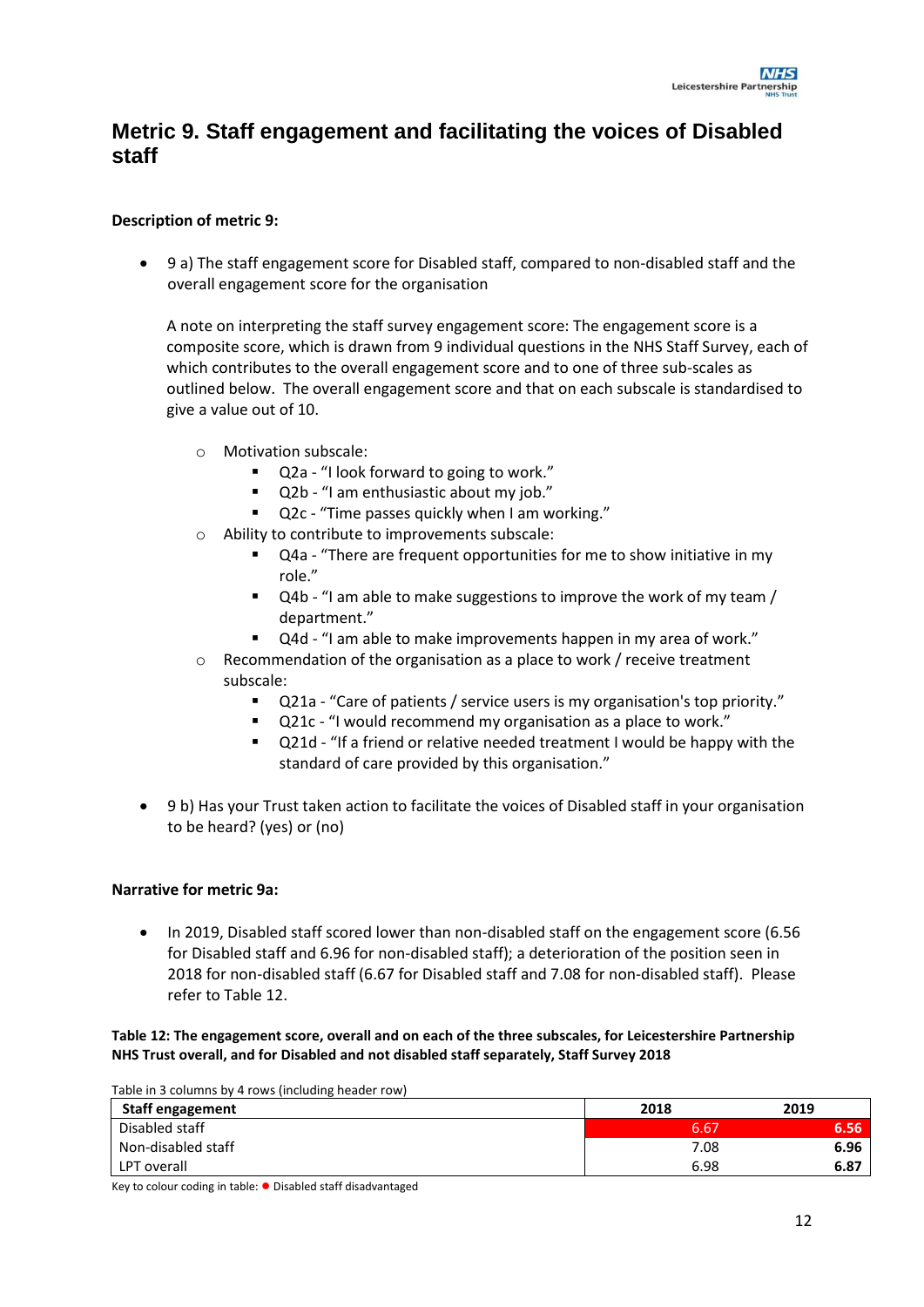#### **Metric 9b. Action taken by the Trust to facilitate the voices of Disabled staff in the organisation to be heard:**

- Channels for voices to be heard:
	- o Disabled Staff Support Group: MAPLE (Mental and Physical Life Experience) which feeds into the
		- **Equality, Diversity and Inclusion Strategic Workforce Group**
		- **Equality, Diversity and Inclusion Patient Involvement and Experience Group**
- Issues Addressed
	- o Discriminatory language
	- o Able staff parking in disabled parking bays
	- o Derogatory comments about work performance
- Outputs
	- o Co-production of training packages and tools to include
		- **Unconscious bias training**
		- Managing ill health (for line managers, including access to work, reasonable adjustment, and stress management)
		- Stress management toolkit and links to the discussion of health and wellbeing at appraisal